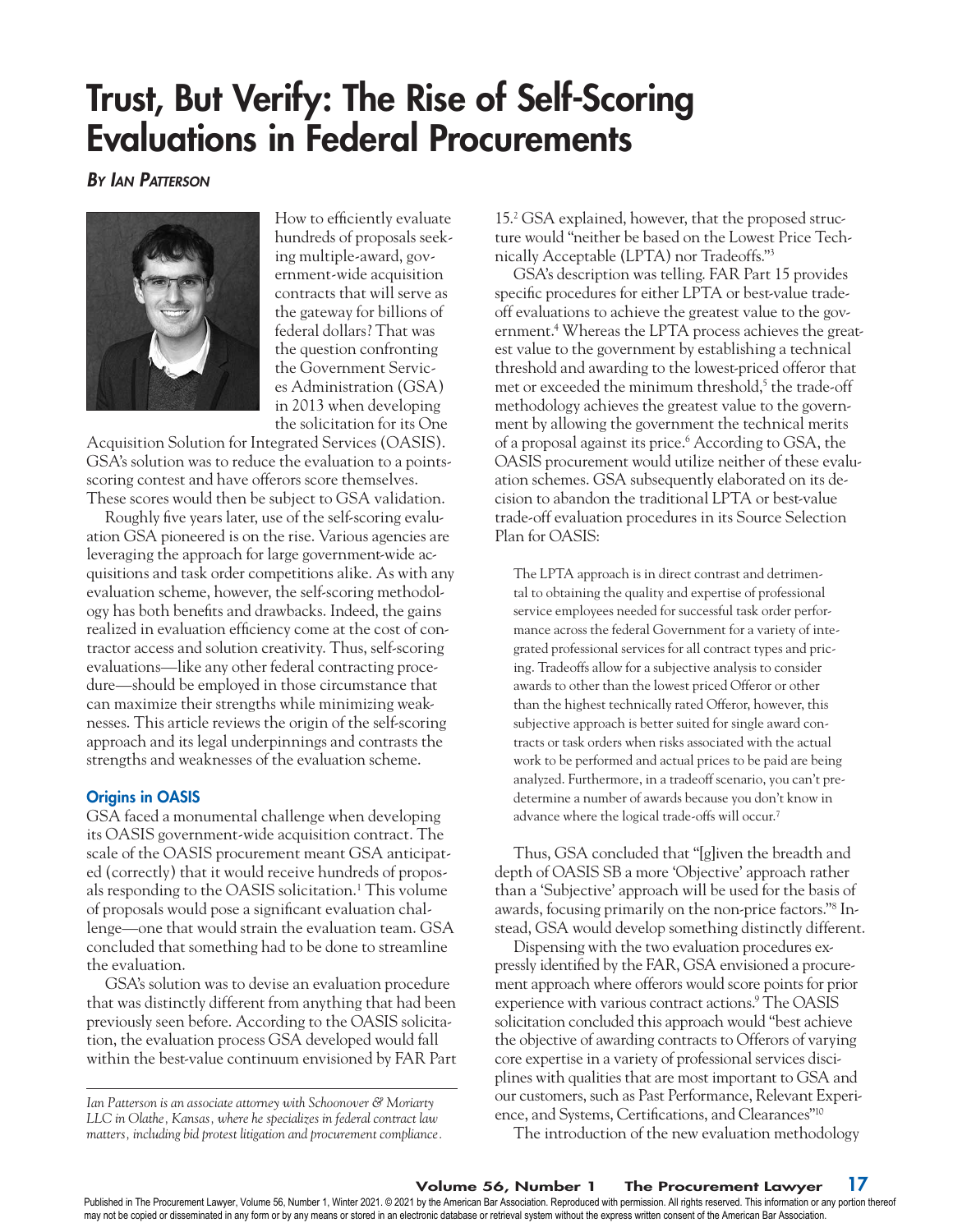also necessitated a revised proposal approach. Offerors would no longer draft detailed technical narratives describing proposed solutions to procurement objectives.<sup>11</sup> Instead, each offeror would be responsible for comparing its experience with discrete contract tasks identified in the OASIS solicitation.12 GSA provided a scoring matrix that would convert specific experience to points.13 Offerors were to score themselves and submit documentation to substantiate their claimed point totals.14 Critically, the substantiating documentation was limited to other contract documents (i.e., contracts, performance work statements, certifications, etc.) that would independently verify points claimed by the offeror.15

In essence this created a system whereby each offeror was responsible for evaluating itself. Companies seeking a contract would score their own experiences and develop technical proposals that supplied the necessary contractual documents to validate the points claimed. It was essential that each offeror precisely cross-reference the location of the verifying information within specific contractual documents to aid GSA's evaluation.16 All GSA had to do was confirm that the documents provided supported the points claimed.

GSA, however, was not about to take offerors' claims about their experience at their word. Evaluation of OASIS proposals would further leverage the point-scoring approach. First, OASIS proposals would be ranked in order of self-scoring.17 Starting with the highest selfscoring proposals, GSA would review the substantiating documentation provided by each offeror to validate the points claimed.18 If GSA was unable to validate selfscored points, deductions would be made to the claimed point total.19 Proposals subject to point invalidations would be reranked.<sup>20</sup> This process would repeat until GSA had validated scores for a specified number of highest-rated offerors.21 The various OASIS award pools anticipated making between 20 and 40 awards, depending on the specific pool.<sup>22</sup>

Each of the highest-rated proposals would then be forwarded to a price evaluation, which would verify that the proposed pricing was fair and reasonable.23 Provided the highest-rated proposals also provided reasonable pricing, awards would be made.24

The OASIS solicitation provided the prototype for the self-scoring evaluation process. The hallmarks of the self-scoring process GSA pioneered are as follows:

- use of a self-scoring matrix to reduce prior contract experience to discrete point totals;
- a requirement for individual offerors to score their experience for subsequent validation by the evaluating agency;
- limiting technical proposals to substantiating documentation developed under prior procurements and cross-referenced for expedited validation by the evaluating agency; and
- an evaluation process whereby the agency

validates or invalidates points claimed by the offeror in its self-scoring and re-ranks validated proposals on a rolling basis, making award to those that are the most highly rated post point validation.

While other agencies have modified these concepts to suit the needs of specific procurements, the essence of the self-scoring process has remained largely unchanged. Thus, the OASIS solicitation served as the origin for an evaluation methodology distinctly different from those previously anticipated by the FAR.

## Legal Basis for Self-Scoring

Given the unique structure of the self-scoring methodology, it comes as little surprise that legal challenges to the evaluation approach quickly followed. Indeed, both the Government Accountability Office (GAO) and the Court of Federal Claims have heard cases challenging the legal underpinnings of the self-scoring evaluation methodology. The resulting decisions have largely approved of the technique. Consequently, the legal justification for the self-scoring methodology is decently established, though the legal basis for specific actions is not always consistent.

As noted above, the self-scoring evaluation process is rooted in the negotiated procedures of FAR Part 15.25 Nevertheless, the self-scoring approach is not an adaptation of the LPTA or best-value trade-off procedures envisioned by the FAR.26 Instead, it is something entirely distinct.

By way of example, the OASIS solicitation tied the self-scoring methodology to the FAR's description of the best-value continuum. As the OASIS solicitation explained, "[w]ithin the best value continuum, FAR 15.101 defines best value as using any one or a combination of source selection approaches. For OASIS SB, the best value basis for awards will be determined by the Highest Technically Rated Offerors with a Fair and Reasonable Price."27 The legal theory implicitly advanced by the OASIS solicitation is that awarding to offerors with the highest technical score and reasonable pricing represents a combination of source selection approaches.

Through subsequent bid protests, both the Court of Federal Claims and GAO have reviewed the self-scoring process, though they have reached differing conclusions as to the precise legal justification of the evaluation decisions.

The Court of Federal Claims was among the first to evaluate the legal underpinnings of the self-scoring methodology. In *Octo Consulting Group, Inc. v. United States*, 28 an unsuccessful OASIS offeror protested the evaluation of its proposal. During the evaluation, GSA had invalidated some of the protester's self-scoring, resulting in the offeror being ranked outside of the most highly rated proposals.<sup>29</sup> As a consequence, the protester did not have its price evaluated and was not considered for award.30 Among other things, the protester argued that it was unreasonable for GSA not to consider the protester's price when making award decisions.<sup>31</sup> In

Published in The Procurement Lawyer, Volume 56, Number 1, Winter 2021. © 2021 by the American Bar Association. Reproduced with permission. All rights reserved. This information or any portion thereof may not be copied or disseminated in any form or by any means or stored in an electronic database or retrieval system without the express written consent of the American Bar Association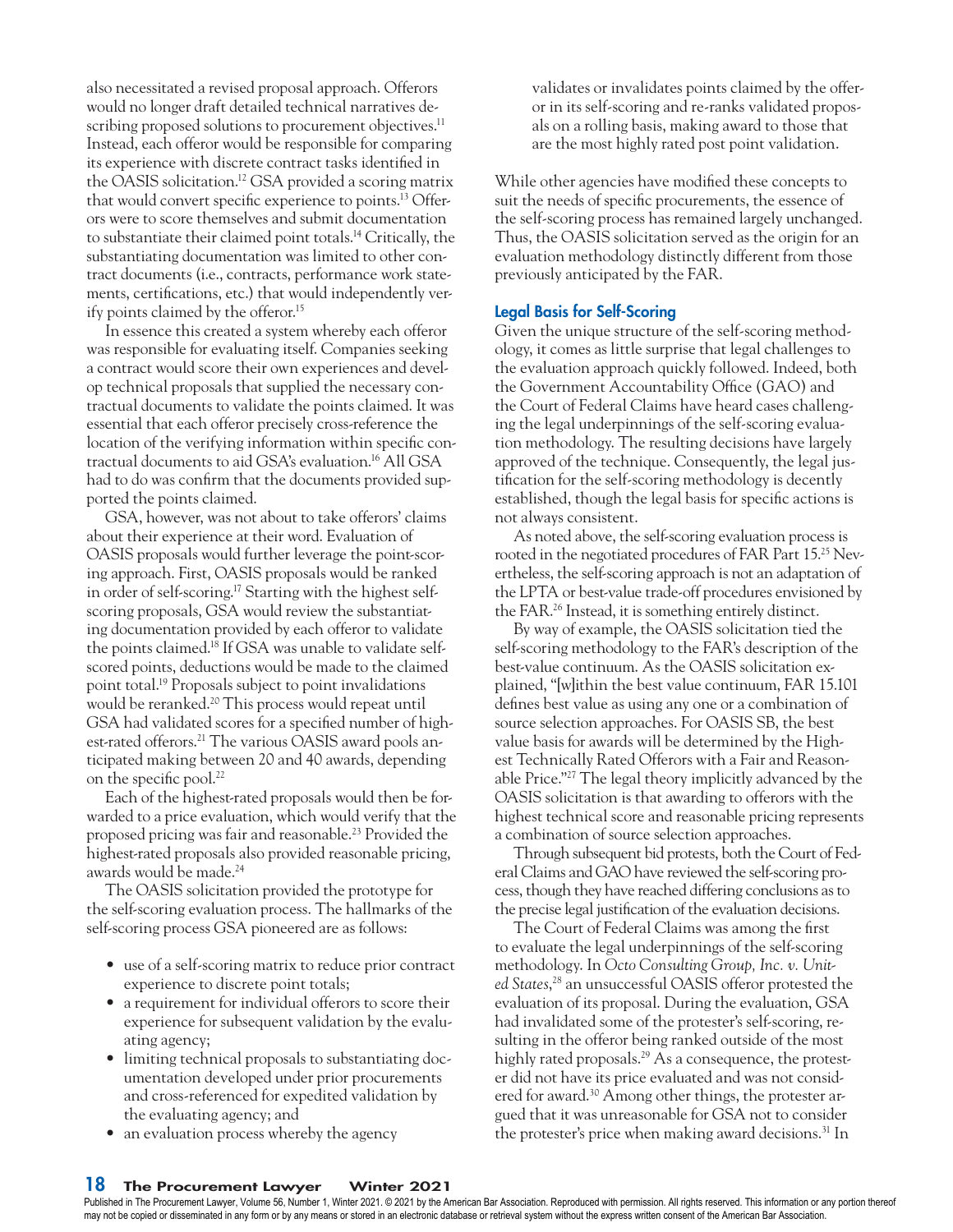essence, the protester alleged that the evaluation scheme was flawed because it divorced the evaluation of price from technical merit.

The court did not agree. In resolving the protester's challenge, the court looked to the procedures for establishing a competitive range.<sup>32</sup> As the FAR explains, "[b]ased on the ratings of each proposal against all evaluation criteria, the contracting officer shall establish a competitive range comprised of all of the most highly rated proposals[.]"33 Importantly, those offerors that fall outside the competitive range are no longer considered for award.34 Drawing a parallel to the OASIS procurement, the court then concluded that, through the selfscoring evaluation process, the agency "established a competitive range of proposals for each Pool and excluded all other offerors who did not have a sufficient, evaluated, self-score."35 As such, the court condoned GSA limiting the evaluation of price only to those offerors with the highest technical ratings.

The court's analysis in this regard leaves significant questions unanswered. Critically, the establishment of a competitive range is predicated on the assumption that an agency will open discussions with offerors to negotiate proposals.36 With respect to the OASIS solicitation, it expressly advised offerors that evaluation and award would be based on initial proposals and discussions were not anticipated.37 Thus, whether the FAR's discussions procedures actually describe the process applied in selfscoring evaluations is debatable.

For its part, GAO first addressed the legality of the self-scoring evaluation methodology a few years later.<sup>38</sup> In *Sevatec*, a number of offerors filed pre-award protests challenging various aspects of the Alliant 2 governmentwide acquisition solicitation, including the use of the self-scoring methodology.<sup>39</sup> The principal challenge to the evaluation approach was that it violated the Competition in Contracting Act (CICA) by divorcing the evaluation of technical proposals from any comparative price analysis.40 While leveraging a slightly different legal basis, the challenge in *Sevatec* advanced a similar theory to *Octo Consulting*.

Before resolving the issue of CICA compliance, GAO first took a step back to assess the overall validity of the source selection process.<sup>41</sup> Acknowledging that the FAR did not expressly anticipate use of the highest-rated-offeror scheme, GAO looked to the overarching objectives of FAR Part 15 to evaluate the proposed methodology.42 Specifically, GAO recognized that while LPTA and trade-off procedures were the two expressly stated evaluation processes, the FAR nevertheless notes that these are merely *some* of the evaluation processes available.<sup>43</sup> GAO further buttressed with the FAR's guiding principles, which note that agencies "may assume if a specific strategy, practice, policy or procedure is in the best interests of the Government and is not addressed in the FAR nor prohibited by law . . . that the strategy, practice, policy or procedure is a permissible exercise of authority."44

Because the FAR did not expressly limit agencies to the use of LPTA or trade-off procedures, GAO found "no basis in the FAR to object to a proposed source selection process that contemplates award to the highest technically rated offerors without using a tradeoff process."45

Turning to the CICA issue, the protesters argued that only evaluating price of the top-rated technical proposals diminished the significance of price to the point that it was a nominal consideration.<sup>46</sup> Leveraging prior GAO decisions prohibiting the reduction of price to a trivial evaluation consideration, the protesters argued the proposed self-scoring scheme was unreasonable.47 GAO was unpersuaded. Distinguishing its earlier cases, GAO noted that offerors relied on decisions where a best-value trade-off evaluation was envisioned.48 Because the selfscoring evaluation expressly states no trade-offs would be made, GAO concluded that limiting the price evaluation to only those offerors that were most highly rated was reasonable.49 GAO was also satisfied that the price evaluation for the most highly rated technical proposals would be sufficiently thorough.<sup>50</sup>

Interestingly, GAO also touched on the notion that offerors ranked below the highest technical rating cutoff were eliminated from competition. Breaking with the Court of Federal Claims in *Octo Consulting*, GAO expressly noted that "under this evaluation scheme, offerors below the top 60 will not have necessarily been found technically unacceptable[.]"51 While subtle, GAO's comment undermines the legal justification that competitive range procedures justify limiting the evaluation of price to only the highest-rated proposals. Instead, GAO appears to find the fact that no trade-offs are being made to be the most relevant legal consideration.

What is clear from both the *Octo Consulting* and *Sevatec* decisions is that the core features of the self-scoring system have been legally vetted. As GAO explained in *Sevatec*, the FAR's negotiated procurement procedures anticipate that the proceeding evaluation processes (LPTA and best-value trade-off) are only some of the evaluation strategies agencies may employ. Additionally, both *Octo Consulting* and *Sevatec* have upheld the limiting of price evaluations to those most highly technically rated offerors, though the Court of Federal Claims and GAO took different paths to arrive at that conclusion. As such, the critical elements of the self-scoring approach have been legally validated.

## Double-Edged Sword: Advantages of the Self-Scoring **Process**

As with all evaluation strategies, the self-scoring evaluation is a tool for agencies to utilize to find capable contractors. Interestingly, the self-scoring evaluation tool's strengths are also some of its greatest weaknesses. Specifically, the self-scoring evaluation is efficient from a government review perspective, but this efficiency comes at the cost of placing substantial burdens on contractors and places a premium on prior experience. Additionally,

## Volume 56, Number 1 The Procurement Lawyer 19

Published in The Procurement Lawyer, Volume 56, Number 1, Winter 2021. © 2021 by the American Bar Association. Reproduced with permission. All rights reserved. This information or any portion thereof may not be copied or disseminated in any form or by any means or stored in an electronic database or retrieval system without the express written consent of the American Bar Association.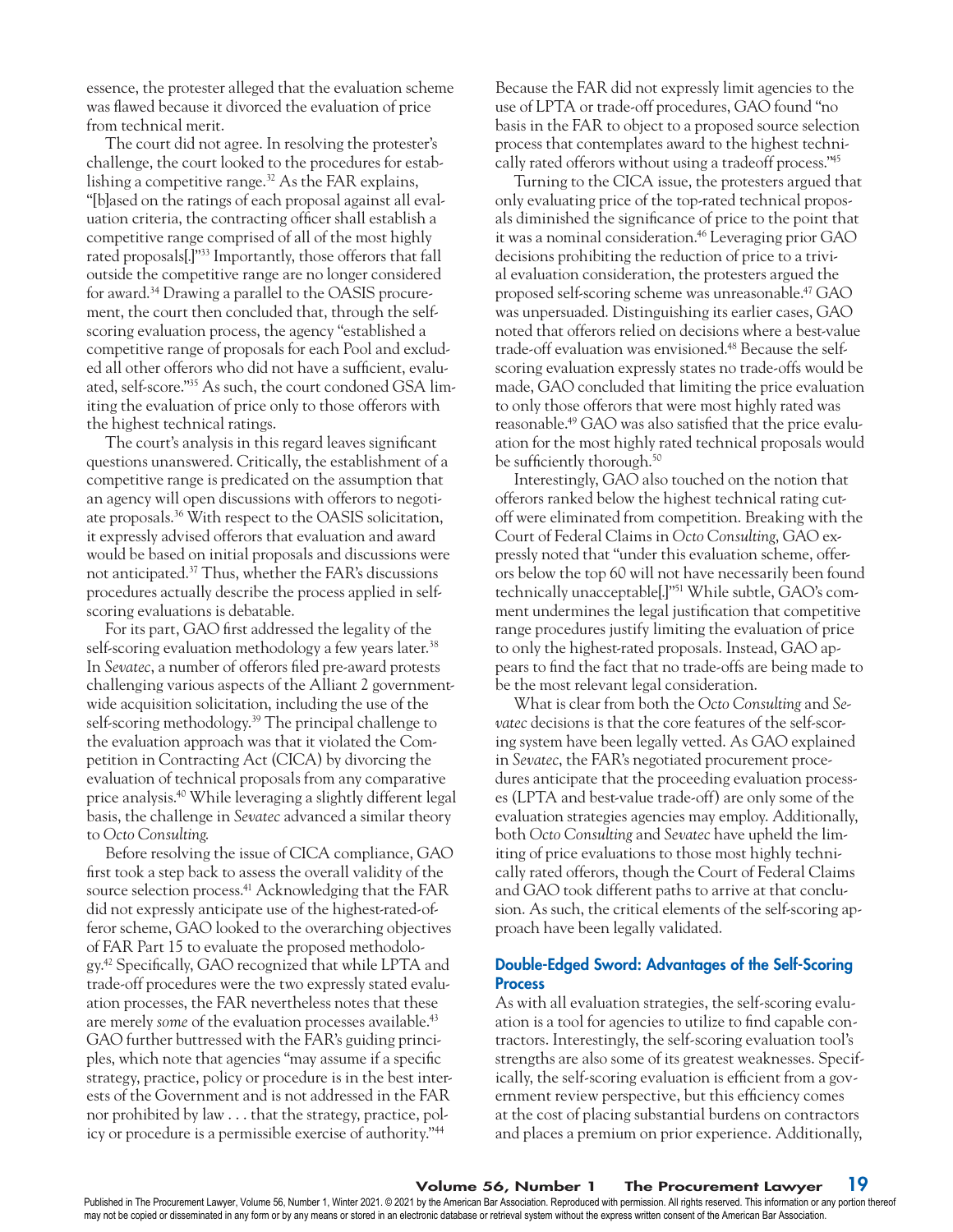the quest for objectivity during evaluations is undermined by the subjective point validation cross-referencing process. Thus, to get the most out of the self-scoring evaluation, agencies must consider the advantages and disadvantages of the approach.

Arguably the greatest strength of the self-scoring process is evaluation efficiency. The self-scoring practice was developed against the backdrop of the OASIS procurement. By design, the self-scoring evaluation process only commits an agency to validating as many proposals as there are anticipated awards. Given the volume of contracts GSA anticipated receiving, this approach presented significant efficiency benefits.<sup>52</sup> For example, the OASIS contract advised offerors that "[t]he evaluation process shall continue this [validation] cycle until the Top 40 and/ or Top 20 apparent successful Offerors are identified in each OASIS SB Pool that represent the highest technically rated offers (based on scores) with a fair and reasonable price."53 Consequently, GSA only committed itself to evaluating as many OASIS proposals as were necessary to fill the pools. For multiple-award contracts, like OASIS, the evaluation efficiency is a significant benefit. An agency can receive hundreds of proposals, yet only be obligated to verify as many proposals as are necessary to meet the anticipated number of awards.

The evaluation efficiency of the self-scoring system, however, is realized by shifting the initial evaluation work to the offerors. In the prototypical self-scoring evaluation, prospective offerors are instructed to score their own experience, then provide substantiating documentation to validate the claimed points. Substantiating documentation must be cross-referenced in a matrix to direct the agency where the validating information is located.

While efficient from an agency evaluation perspective, the self-scoring methodology from a contractor perspective is quite challenging. The self-scoring approach places the burden on contractors to do most of the heavy lifting cross-referencing documents and validating scores.54 Successfully cross-referencing requires meticulous attention to detail.<sup>55</sup> The substantiating process requires thorough document management skills, as every document the agency may need to validate points must be supplied and properly cross-referenced.56 This is a daunting task. Indeed, these challenges are well known; the protester in *Octo Consulting* openly acknowledged "the complexity of the scoring system" in developing arguments.<sup>57</sup>

Evaluation efficiency is also achieved through the selfscoring process by focusing almost exclusively on experience. As GSA noted in the OASIS solicitation, the selfscoring methodology achieves the objective of "awarding contracts to Offerors . . . with qualities that are most important to GSA and our customers, such as Past Performance, Relevant Experience, and Systems, Certifications, and Clearances"58 These considerations were paramount in OASIS because "[w]ork to be performed under OASIS SB are articulated and awarded by federal customers at the task order level."59 An Air Force task

order solicitation has similarly explained that offerors with substantial past-performance experience present a lesser risk of unsuccessful performance than offerors with less-robust experience.<sup>60</sup>

While focusing on prior experience provides some evaluation efficiency, the significant emphasis self-scoring evaluations place on prior experience can be an impediment to businesses new to the federal contracting marketplace. An offeror with less experience will not be able to score the necessary points, regardless of whether the offeror could ultimately successfully perform the requirement. While it is undeniable that experienced contractors can provide benefits to the government, the near total reliance on experience will necessarily limit the pool of viable competitors for self-scoring procurements. The heavy reliance on experience also presents some tension with the FAR, which currently states that offerors with no experience should be treated neither favorably nor unfavorably under a past-performance evaluation.<sup>61</sup>

Unfortunately for contractors looking to make scoring more accessible, the establishment of self-scoring criteria and assignment of point values have proved challenging to protest. In *Sumaria*, a small business protester challenged the discrete categories and point allocations in a self-scoring solicitation. According to GAO, "[t]he primary thrust of Sumaria's arguments is that the maximum available point-scores should be lowered so that offerors with less comprehensive experience and/or lower qualifications are able to obtain the maximum scores."62 GAO was not convinced the solicitation requirements were unreasonable. Noting that agencies have discretion to evaluate their needs and determine how best to meet those needs, GAO concluded the agency's experience thresholds were reasonable given the agency's objectives.<sup>63</sup>

The *Sumaria* decision highlights the challenge lessexperienced firms face competing in self-scoring procurements. Given the high experiential requirements to score maximum points, only those businesses with the greatest experience can be competitive. While Sumaria did its best to challenge the scoring thresholds established by the agency, the significant discretion afforded to agencies proved too great a hurdle to overcome.

The other benefit of the self-scoring methodology frequently noted by agencies is the apparent "objectivity" of the evaluation process. In response to various protests, agencies have argued that the self-scoring methodology "maximizes objectivity."64 The theory appears to be that reducing technical proposals to discrete experience items increases the objectivity of the evaluation process because the evaluation is largely just a pass-or-fail review of the substantiating documentation. This is a stretch at best. As we'll discuss below, this system leaves significant room for subjectivity.

Reducing performance experience to verifiable point totals does not by rote render the evaluation process objective. Indeed, the point validation process may still introduce subjective decision making, as agency evaluators

#### 20 The Procurement Lawyer Winter 2021

Published in The Procurement Lawyer, Volume 56, Number 1, Winter 2021. © 2021 by the American Bar Association. Reproduced with permission. All rights reserved. This information or any portion thereof may not be copied or disseminated in any form or by any means or stored in an electronic database or retrieval system without the express written consent of the American Bar Association.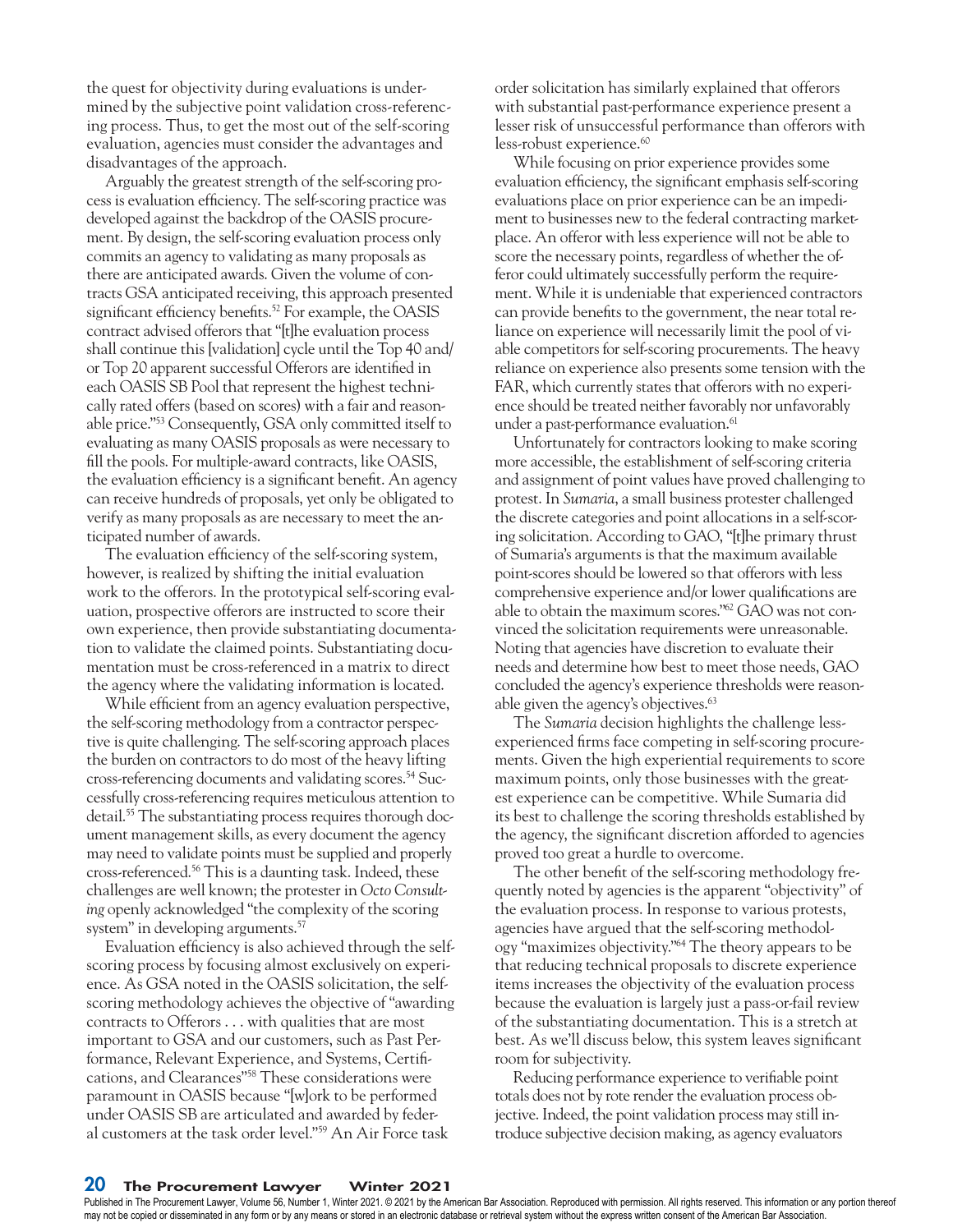must determine whether the documentation provided validates the points claimed. This comparative review, no matter how well circumscribed by express solicitation criteria, will introduce some level of subjectivity into the evaluation of proposals. To this end, as GAO explained in *Sevatec*, "the solicitation here expressly does not envision a qualitative assessment *beyond the review and verification of the point scores*[.]"65 Thus, GAO even recognizes that some level of subjectivity will occur at the point validation stage.

This subjectivity can become a significant issue in technical procurements. Due to the complexity of some technical solutions, point validation becomes very subjective because it requires an assessment of how closely one experience example matches the requirements of a new procurement. For example, *RX Joint Venture, LLC v. United States*, 66 involved a self-scoring procurement for a range of information technology services. During the evaluation, RX Joint Venture had points invalidated in one instance because it did not demonstrate its software "build" experience.<sup>67</sup> RX Joint Venture protested the point invalidations, arguing that implicit within the demonstrated software design and testing experience is the ability to "build" a software system.<sup>68</sup> The Court of Federal Claims denied the specific challenge, noting that "[t]he agency was not obligated to draw inferences or indulge presumptions about RXJV's expertise regarding the compilation process[.]"69

The *RX Joint Venture* decision highlights the challenge presented by subjective point validations. Given its industry experience, RX Joint Venture understood its experience with software builds to be self-evident from the collection of other information technology services it had performed. The evaluating agency, however, did not share in this opinion and subjectively concluded the build experience was not validated. These competing understandings of experience demonstrate where the subjectivity inherent in all point validations can undermine the objectivity of the evaluation. It is also worth noting that RX Joint Venture had the benefit of being able to validate points through tailor-made technical narratives that discussed experience gained under specific projects.70 To the extent proposals only allow for point validation through other contract documents, the challenges associated with subjective point validations only increase because offerors cannot dictate what technical information is supplied.

Finally, there is also a perception that the self-scoring evaluation process reduces the number of protests because there is greater objectivity.71 Whether this is accurate, however, is largely unresolved. As noted above, there is a degree of subjectivity inherent in any self-scoring evaluation during the point validation stage. This subjectivity during the validation process is a fertile place for protests. Indeed, both GAO and the Court of Federal Claims have heard protests alleging principally that the subjective decisions made during the point validation process were unreasonable. At the time of this publication, there has not been a comprehensive study to

evaluate whether the self-scoring methodology results in fewer challenges. Anecdotally, however, it appears selfscoring evaluations are equally susceptible to protests, though the specific arguments raised are different.

Ultimately, the self-scoring evaluation method can offer efficiency, but that efficiency comes at the price of contractor access. Offerors must shoulder a substantial burden of the evaluation work and possess the necessary experience to be competitive. Similarly, the evaluation process effort to arrive at a more-objective evaluation process is undermined by the subjective validation decisions made by evaluating agencies.

#### The Future of Self-Scoring Procurements

Looking ahead, it is likely the self-scoring evaluation methodology is here to stay. The legality of the evaluation process has been validated by both the Court of Federal Claims and GAO. Indeed, with each successive legal challenge, the validity of the self-scoring system has become more established.

Somewhat concerningly, however, the self-scoring evaluation process is starting to move beyond its roots as an evaluation process designed to facilitate high-proposal-volume procurements, like government-wide acquisitions. This year, GAO denied a pre-award protest challenging the application of the self-scoring methodology to a task order procurement.72 The protested task order anticipated making a single award to support "the Air Force's mission to 'design, develop, integrate, test, produce, deploy, modernize, sustain and support' the F-15 aircraft for the United States and for U.S. foreign military sales (FMS) partners worldwide."73

The competition of highly technical task orders using a self-scoring approach undermines one of the core premises that the self-scoring evaluation is based on. As the OASIS source selection documents explained, "[w]ork to be performed under OASIS SB are articulated and awarded by federal customers at the task order level. As a result, non-price factors like Past Performance, Relevant Experience, and Systems, Certifications, and Clearances play a dominant role in the basis for the OASIS SB awards."74 Thus, the fundamental understanding of the OASIS procurement was that the self-scoring evaluation was appropriate at the government-wide acquisition level because specific requirements that required consideration outside of experience would be defined and competed at the task order level. In other words, the evaluators did not need to examine the specifics at the governmentwide contract level because the specifics would be taken care of at the task order level.

Applying the self-scoring evaluation procedures to a task order award undermines the core OASIS premise that task orders would provide opportunities for technical competition. By its very nature, the self-scoring process limits creativity and innovation. As such, there is a real possibility that task orders competed with self-scoring evaluation criteria are not delivering on their stated